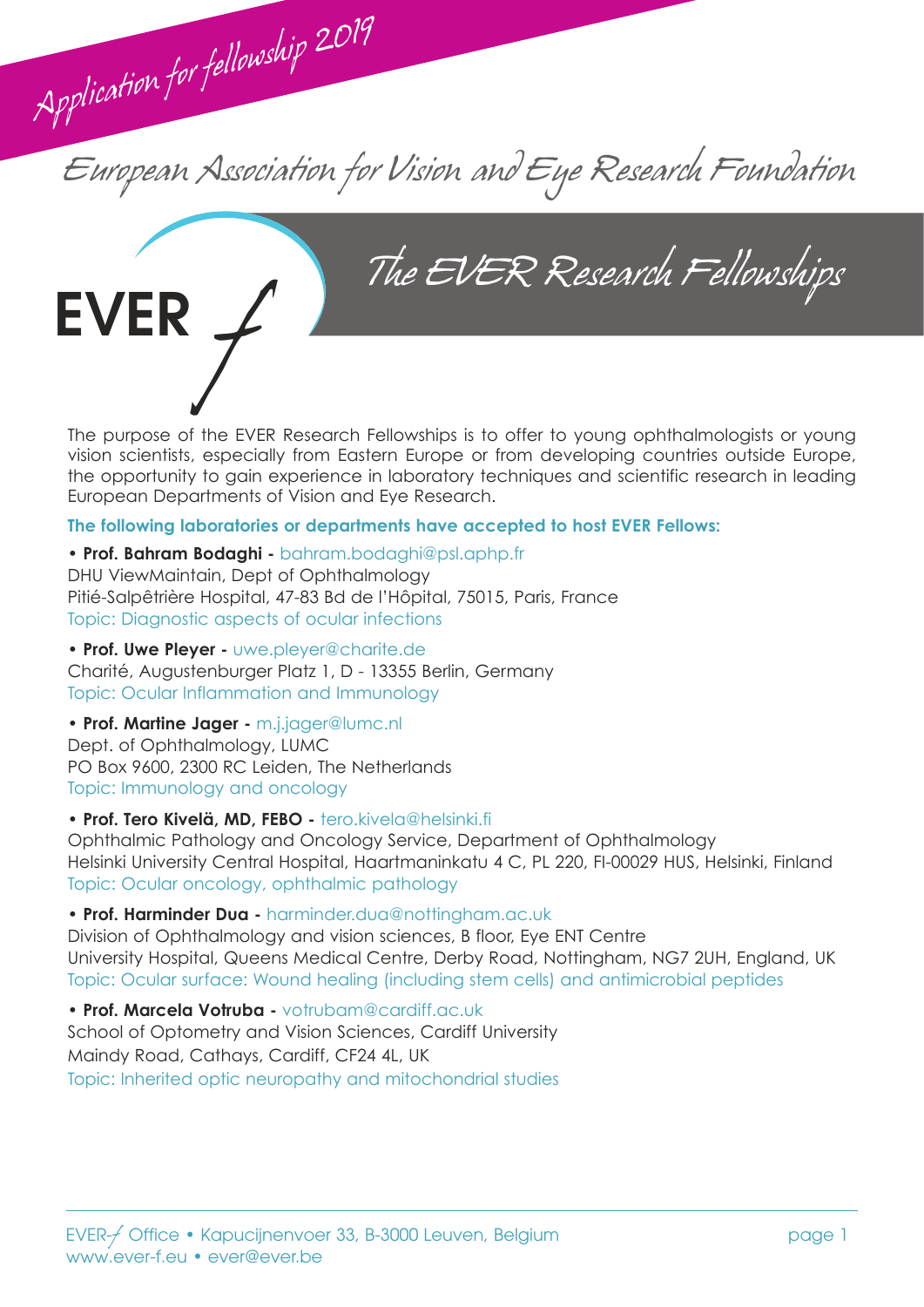

# **Eligibility Criteria**

The duration of the fellowship is limited to 6 months.

- the candidate should possess a relevant University Master's Degree in a field related to ophthalmology or visual sciences and be affiliated to a department of Ophthalmology or visual sciences. The candidate must not necessarily be a resident in ophthalmology or an ophthalmologist
- originate from Eastern Europe or from a developing country outside Europe
- be 40 years of age or less at time of application
- be recommended by the head of the department in a teaching institution
- be accepted by one of the hosts on the list
- be reasonably fluent in English. Fluency in English will be ascertained by supervisor in host institution through personal contact or telephone interview
- be committed to return to his/her home country in order to apply what he/she learned, in his/her department of origin
- possession of a higher degree from a local university or organisation or having passed the European Board of Ophthalmology examination will be an advantage. The ICO examinations (Basic Science, Optics and Refraction, Clinical Sciences, Advanced Exam) will be considered as equivalent and will be acceptable..

## **EVER Research Fellowships**

- The EVER Research Fellowship offers a stipend for up to 6 months (max.  $1.500 \in$  per month). The Fellow will be responsible for all his/her expenses including health insurance and professional liability insurance where required.
- Transportation support for one round trip coach (economy) air or train travel between the home country and the host.
- **Requirements** 
	- The Fellows are required to work fulltime and devote all their efforts to the fellowship program. The emphasis will be on basic laboratory research or clinical research (clinical trials).
	- At the conclusion of their fellowship the Fellow will be expected to provide a report on their experience. This report should preferably be accompanied with representative photographs of their fellowship experience.
	- The host will also produce a report on the performance of the Fellow.
	- The Fellows will be expected to make a scientific presentation related to their fellowship experience, at the EVER meeting in the year following the completion of the fellowship.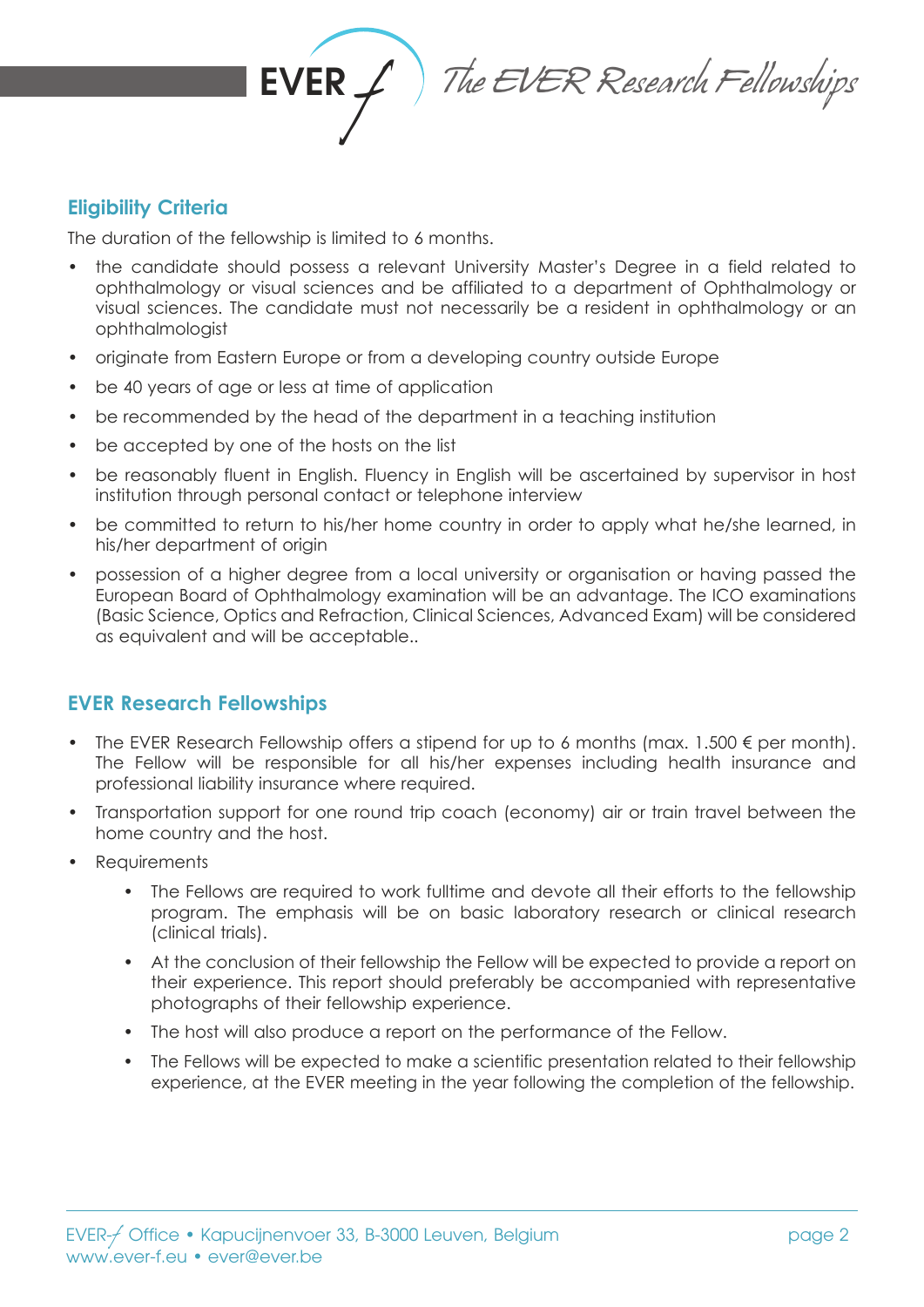

 $EVER \neq \frac{1}{\sqrt{2}}$  The EVER Research Fellowships

## **Application documents**

Candidates for an EVER Research Fellowship in 2019 are invited to apply by sending all of the following information and documents to ever@ever.be prior to September 15, 2018.

- 1. Completion of the application form that provides personal information.
- 2. Letter of application of the candidate that states the goals of the fellowship and describes how the training will enhance vision or eye research in their home institute in their home country after the fellowship.
- 3. Curriculum Vitae of the candidate including education, training, honours, awards, presentations and publications.
- 4. Documentation from the host institution confirming acceptance of the candidate as suitable for a research fellowship.
- 5. Letter of recommendation signed by the head of the eye department or of the vision research laboratory of the candidate's home institution that includes a description of the candidate's professional training and stating how the home institution or country will benefit from the knowledge and skills gained by the candidate following the fellowship.
- 6. Documentation from the head of the eye department or of the vision research laboratory in the home institution regarding the position to be occupied by the candidate following completion of fellowship and return to his/her home country.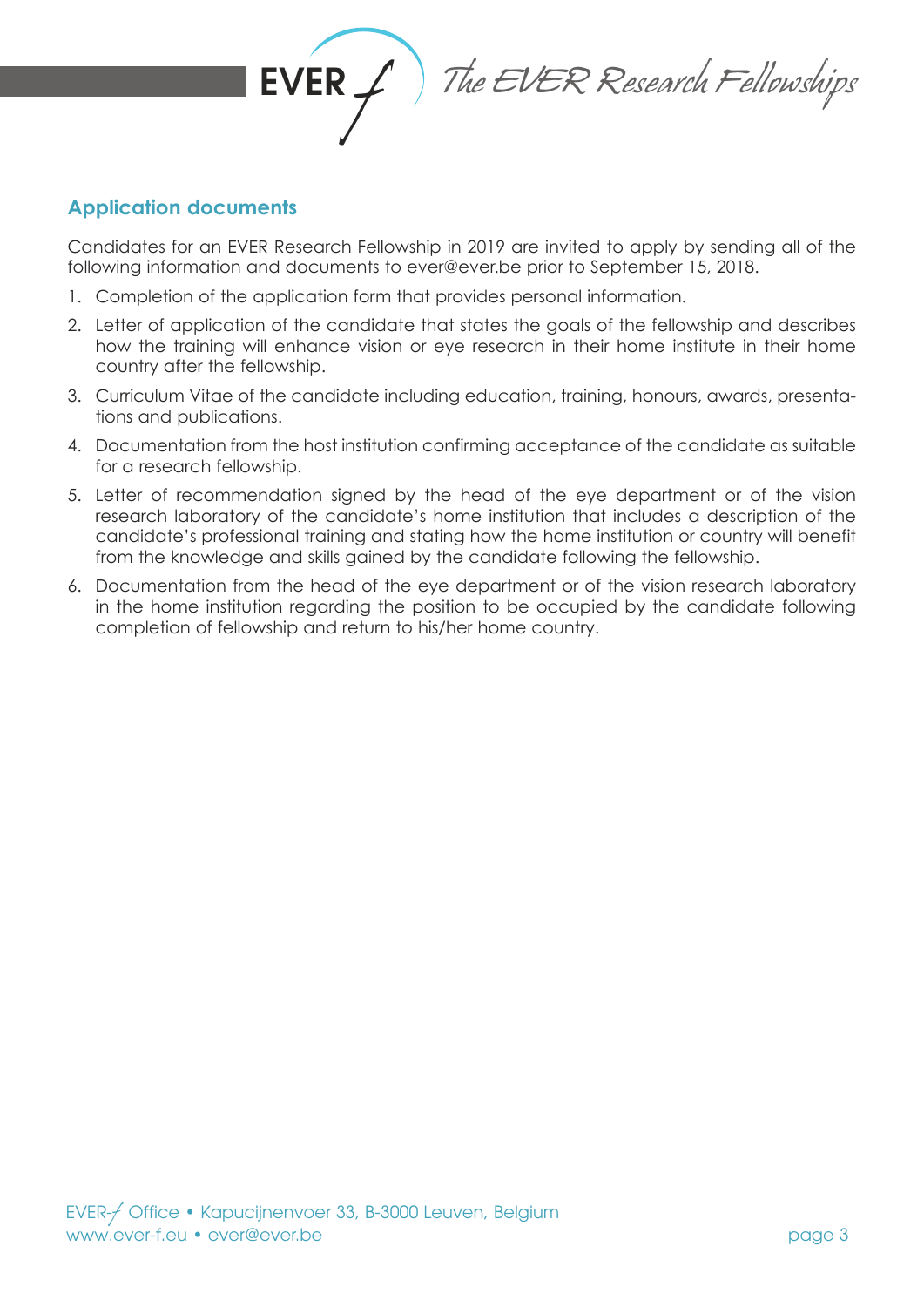

The EVER Research Fellowships

# **EVER RESEARCH FELLOWSHIP APPLICATION**

## **A. Personal Information**

| $\Box$ Male $\Box$ Female |  |
|---------------------------|--|
|                           |  |
|                           |  |
|                           |  |
|                           |  |
|                           |  |
|                           |  |
|                           |  |
|                           |  |

| Academic Degree(s): Diploma(s) and Certificate(s) (Attach copies) |  |  |  |  |
|-------------------------------------------------------------------|--|--|--|--|
|                                                                   |  |  |  |  |
|                                                                   |  |  |  |  |
|                                                                   |  |  |  |  |
|                                                                   |  |  |  |  |
|                                                                   |  |  |  |  |

Home country's higher examination including Medical degree and Post graduate Diploma or Degree, or Science degree, or both. Examples include MBBS, MBChB, MD, BSc, MSc, MPhil, PhD etc.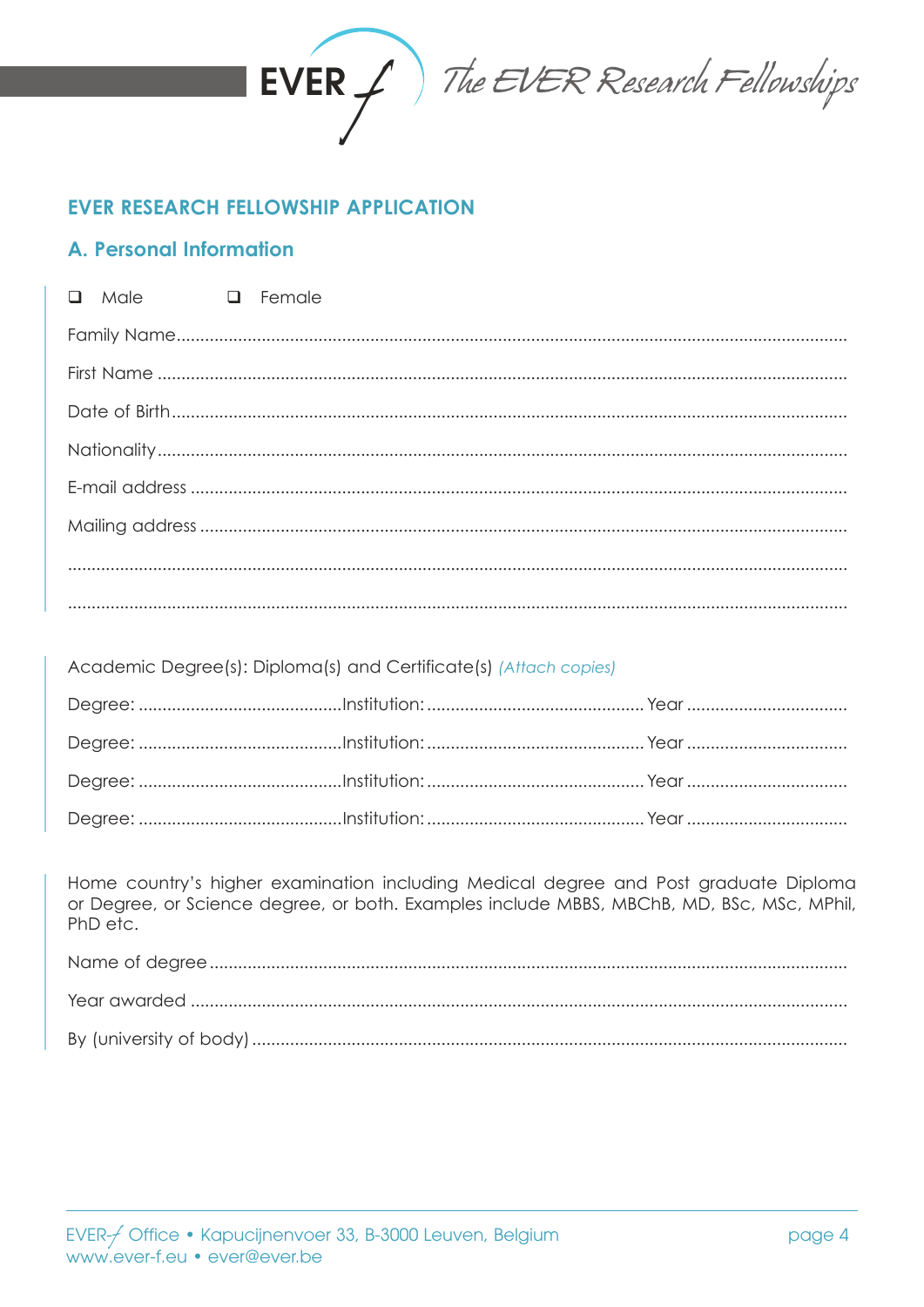

The EVER Research Fellowships

#### For ophthalmologists only

- **Q** EBO certificate (please attach copies)
- □ ICO Examinations certificate(s) (please attach copies)

| Basic science: | $\Box$ Yes $\Box$ No |                                                                                                                |
|----------------|----------------------|----------------------------------------------------------------------------------------------------------------|
|                |                      |                                                                                                                |
|                |                      |                                                                                                                |
|                |                      | Advanced Exam: 4. These Carrier Manuscript Manuscript Manuscript Manuscript Manuscript Manuscript Manuscript M |

Board Examination (please attach copies)

Any other relevant examination passed:

#### For all

Experience in Laboratory or Research techniques

#### Institution:

(name, city, country) [explain briefly the nature of the laboratory work undertaken and any publications arising from it in the form of peer reviewed papers, book chapters, methods, protocols etc)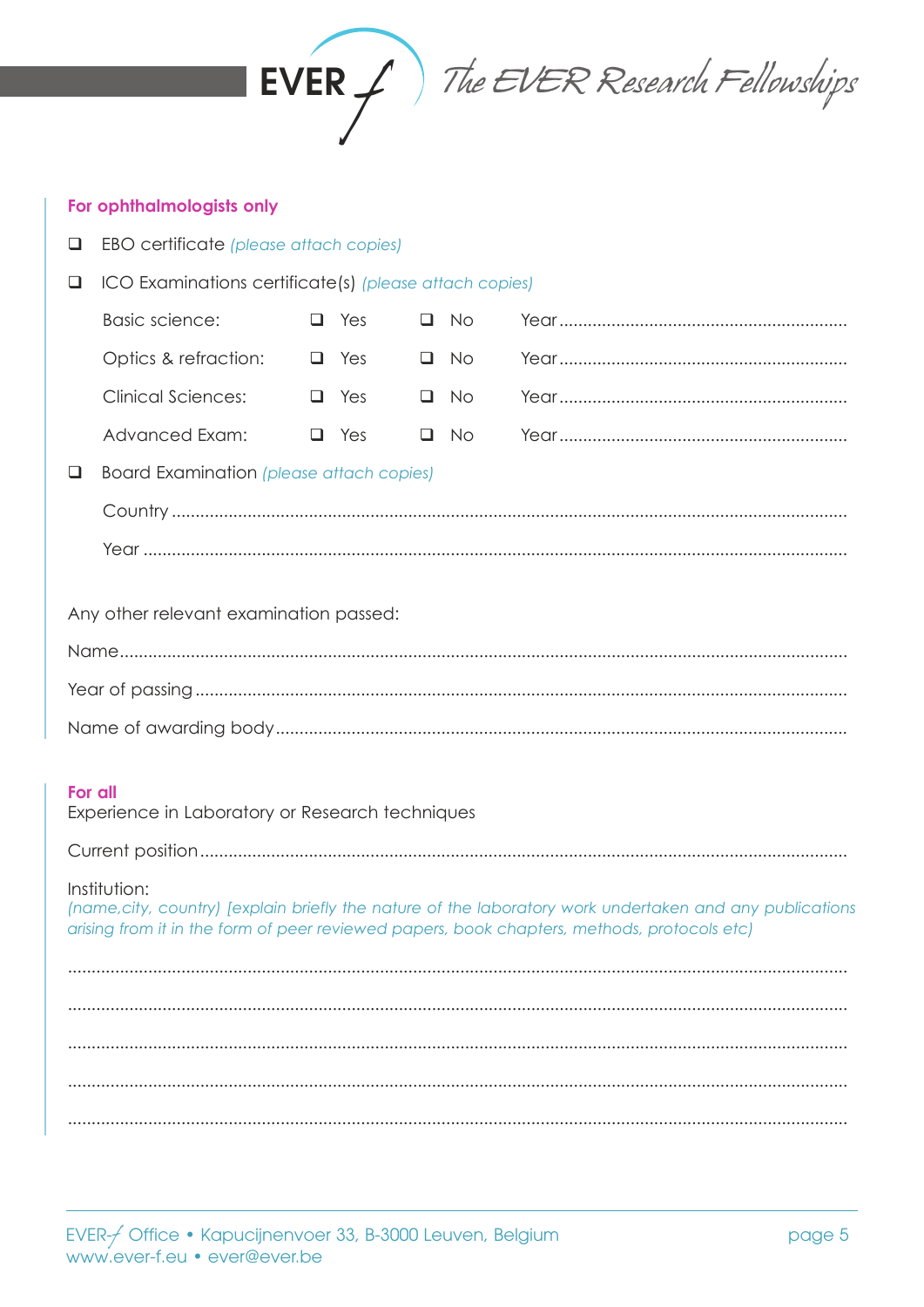

| Written |
|---------|

Teaching experience:

### Research experience:

Attach list of presentations and publications unless this information is in your attached curriculum.

### Conferences attended: